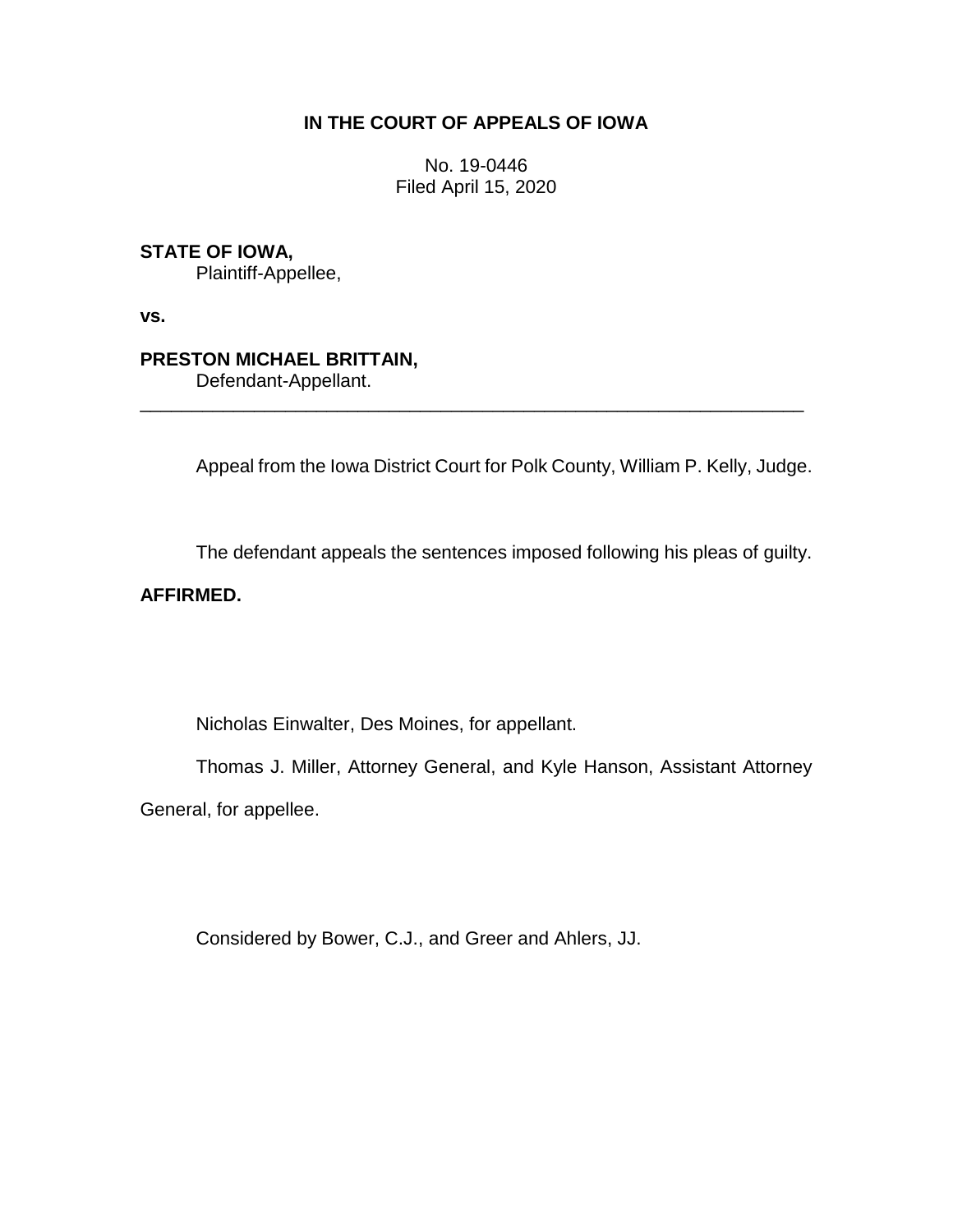#### **BOWER, Chief Judge.**

Preston Brittain appeals from the sentences imposed following his pleas of guilty to three counts of sexual abuse in the third degree. He contends the district court abused its discretion in imposing a prison term instead of suspending the sentences. Finding no abuse of the court's sentencing discretion, we affirm.

In 2018, five years after assaults ceased, three minors reported Brittain repeatedly vaginally and anally sexually assaulted them while he was caring for them in their home. Brittain, who was a teenager at the time of the assaults, continued the behavior for an extended period of time. Brittain was subsequently charged with three counts of second-degree sexual abuse.

The parties entered into a plea agreement by which Brittain would plead guilty to three counts of third-degree sexual abuse, the State would recommend consecutive prison terms, and Brittain could argue for any sentence that might be available to a juvenile, including deferred judgment or a suspended sentence.

Following a sentencing hearing at which the prosecutor argued for consecutive prison terms and the defense argued for a suspended sentence, the district court imposed three ten-year prison terms, to run consecutively. Brittain appeals.

We review sentencing decisions for an abuse of discretion when the sentence is within the statutory limits. We will find an abuse of discretion when "the district court exercises its discretion on grounds or for reasons that were clearly untenable or unreasonable." A ruling is untenable when the court bases it on an erroneous application of law. If the evidence supports the sentence, the district court did not abuse its discretion.

*State v. Guise*, 921 N.W.2d 26, 30 (Iowa 2018) (citations omitted).